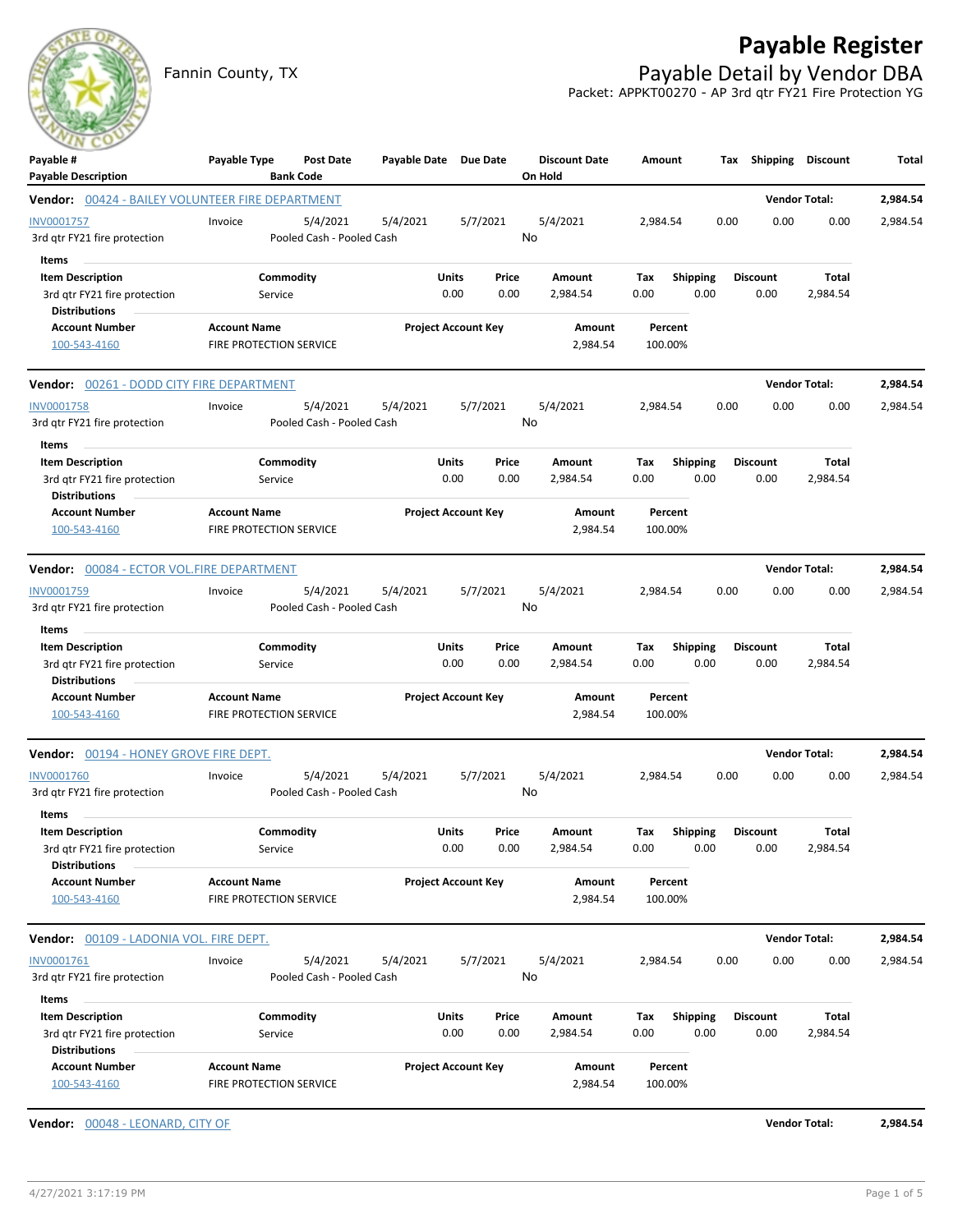| Payable Register                                                                |                                                       |                      |                                       |              |               |                            |    |                                 |             |         |                         |      |                         | Packet: APPKT00270 - AP 3rd qtr FY21 Fire Protection YG |          |
|---------------------------------------------------------------------------------|-------------------------------------------------------|----------------------|---------------------------------------|--------------|---------------|----------------------------|----|---------------------------------|-------------|---------|-------------------------|------|-------------------------|---------------------------------------------------------|----------|
| Payable #<br><b>Payable Description</b>                                         | Payable Type                                          |                      | <b>Post Date</b><br><b>Bank Code</b>  | Payable Date |               | <b>Due Date</b>            |    | <b>Discount Date</b><br>On Hold | Amount      |         |                         |      | Tax Shipping Discount   |                                                         | Total    |
| INV0001762<br>3rd gtr FY21 fire protection                                      | Invoice                                               |                      | 5/4/2021<br>Pooled Cash - Pooled Cash | 5/4/2021     |               | 5/7/2021                   | No | 5/4/2021                        | 2,984.54    |         |                         | 0.00 | 0.00                    | 0.00                                                    | 2,984.54 |
| Items                                                                           |                                                       |                      |                                       |              |               |                            |    |                                 |             |         |                         |      |                         |                                                         |          |
| <b>Item Description</b>                                                         |                                                       | Commodity            |                                       |              | Units         | Price                      |    | Amount                          | Tax         |         | Shipping                |      | <b>Discount</b>         | Total                                                   |          |
| 3rd qtr FY21 fire protection<br><b>Distributions</b>                            |                                                       | Service              |                                       |              | 0.00          | 0.00                       |    | 2,984.54                        | 0.00        |         | 0.00                    |      | 0.00                    | 2,984.54                                                |          |
| <b>Account Number</b><br>100-543-4160                                           | <b>Account Name</b><br>FIRE PROTECTION SERVICE        |                      |                                       |              |               | <b>Project Account Key</b> |    | Amount<br>2,984.54              | 100.00%     | Percent |                         |      |                         |                                                         |          |
| Vendor: 00139 - RANDOLPH VOL. FIRE DEPT.                                        |                                                       |                      |                                       |              |               |                            |    |                                 |             |         |                         |      | <b>Vendor Total:</b>    |                                                         | 2,984.54 |
| INV0001763                                                                      | Invoice                                               |                      | 5/4/2021                              | 5/4/2021     |               | 5/7/2021                   |    | 5/4/2021                        | 2,984.54    |         |                         | 0.00 | 0.00                    | 0.00                                                    | 2,984.54 |
| 3rd qtr FY21 fire protection                                                    |                                                       |                      | Pooled Cash - Pooled Cash             |              |               |                            | No |                                 |             |         |                         |      |                         |                                                         |          |
| Items<br><b>Item Description</b>                                                |                                                       | Commodity            |                                       |              | Units         | Price                      |    | Amount                          | Tax         |         | <b>Shipping</b>         |      | <b>Discount</b>         | Total                                                   |          |
| 3rd qtr FY21 fire protection<br><b>Distributions</b>                            |                                                       | Service              |                                       |              | 0.00          | 0.00                       |    | 2,984.54                        | 0.00        |         | 0.00                    |      | 0.00                    | 2,984.54                                                |          |
| <b>Account Number</b><br>100-543-4160                                           | <b>Account Name</b><br><b>FIRE PROTECTION SERVICE</b> |                      |                                       |              |               | <b>Project Account Key</b> |    | Amount<br>2,984.54              | 100.00%     | Percent |                         |      |                         |                                                         |          |
| <b>Vendor:</b> 00094 - RAVENNA VOL. FIRE DEPT.                                  |                                                       |                      |                                       |              |               |                            |    |                                 |             |         |                         |      | <b>Vendor Total:</b>    |                                                         | 2,984.54 |
| INV0001764                                                                      | Invoice                                               |                      | 5/4/2021                              | 5/4/2021     |               | 5/7/2021                   |    | 5/4/2021                        | 2,984.54    |         |                         | 0.00 | 0.00                    | 0.00                                                    | 2,984.54 |
| 3rd gtr FY21 fire protection                                                    |                                                       |                      | Pooled Cash - Pooled Cash             |              |               |                            | No |                                 |             |         |                         |      |                         |                                                         |          |
| Items                                                                           |                                                       |                      |                                       |              |               |                            |    |                                 |             |         |                         |      |                         |                                                         |          |
| <b>Item Description</b><br>3rd qtr FY21 fire protection<br><b>Distributions</b> |                                                       | Commodity<br>Service |                                       |              | Units<br>0.00 | Price<br>0.00              |    | Amount<br>2,984.54              | Tax<br>0.00 |         | <b>Shipping</b><br>0.00 |      | <b>Discount</b><br>0.00 | Total<br>2,984.54                                       |          |
| <b>Account Number</b><br>100-543-4160                                           | <b>Account Name</b><br>FIRE PROTECTION SERVICE        |                      |                                       |              |               | <b>Project Account Key</b> |    | Amount<br>2,984.54              | 100.00%     | Percent |                         |      |                         |                                                         |          |
| Vendor: 00071 - SAVOY FIRE DEPARTMENT                                           |                                                       |                      |                                       |              |               |                            |    |                                 |             |         |                         |      | <b>Vendor Total:</b>    |                                                         | 2,984.54 |
| <b>INV0001765</b><br>3rd gtr FY21 fire protection<br>Items                      | Invoice                                               |                      | 5/4/2021<br>Pooled Cash - Pooled Cash | 5/4/2021     |               | 5/7/2021                   | No | 5/4/2021                        | 2,984.54    |         |                         | 0.00 | 0.00                    | 0.00                                                    | 2,984.54 |
| <b>Item Description</b><br>3rd qtr FY21 fire protection<br><b>Distributions</b> |                                                       | Commodity<br>Service |                                       |              | Units<br>0.00 | Price<br>0.00              |    | Amount<br>2,984.54              | Tax<br>0.00 |         | <b>Shipping</b><br>0.00 |      | <b>Discount</b><br>0.00 | Total<br>2,984.54                                       |          |
| <b>Account Number</b><br>100-543-4160                                           | <b>Account Name</b><br>FIRE PROTECTION SERVICE        |                      |                                       |              |               | <b>Project Account Key</b> |    | Amount<br>2,984.54              | 100.00%     | Percent |                         |      |                         |                                                         |          |
| Vendor: 00608 - TELEPHONE VOL. FIRE DEPT.                                       |                                                       |                      |                                       |              |               |                            |    |                                 |             |         |                         |      | <b>Vendor Total:</b>    |                                                         | 2,984.54 |
| <b>INV0001766</b><br>3rd gtr FY21 fire protection                               | Invoice                                               |                      | 5/4/2021<br>Pooled Cash - Pooled Cash | 5/4/2021     |               | 5/7/2021                   | No | 5/4/2021                        | 2,984.54    |         |                         | 0.00 | 0.00                    | 0.00                                                    | 2,984.54 |
| Items<br><b>Item Description</b>                                                |                                                       |                      |                                       |              | Units         | Price                      |    |                                 |             |         | Shipping                |      | <b>Discount</b>         | Total                                                   |          |
| 3rd qtr FY21 fire protection<br><b>Distributions</b>                            |                                                       | Commodity<br>Service |                                       |              | 0.00          | 0.00                       |    | Amount<br>2,984.54              | Tax<br>0.00 |         | 0.00                    |      | 0.00                    | 2,984.54                                                |          |
| <b>Account Number</b><br>100-543-4160                                           | <b>Account Name</b><br>FIRE PROTECTION SERVICE        |                      |                                       |              |               | <b>Project Account Key</b> |    | Amount<br>2,984.54              | 100.00%     | Percent |                         |      |                         |                                                         |          |
|                                                                                 |                                                       |                      |                                       |              |               |                            |    |                                 |             |         |                         |      | <b>Vendor Total:</b>    |                                                         | 2,984.54 |
| INV0001767<br>3rd qtr FY21 fire protection                                      | Invoice                                               |                      | 5/4/2021<br>Pooled Cash - Pooled Cash | 5/4/2021     |               | 5/7/2021                   | No | 5/4/2021                        | 2,984.54    |         |                         | 0.00 | 0.00                    | 0.00                                                    | 2,984.54 |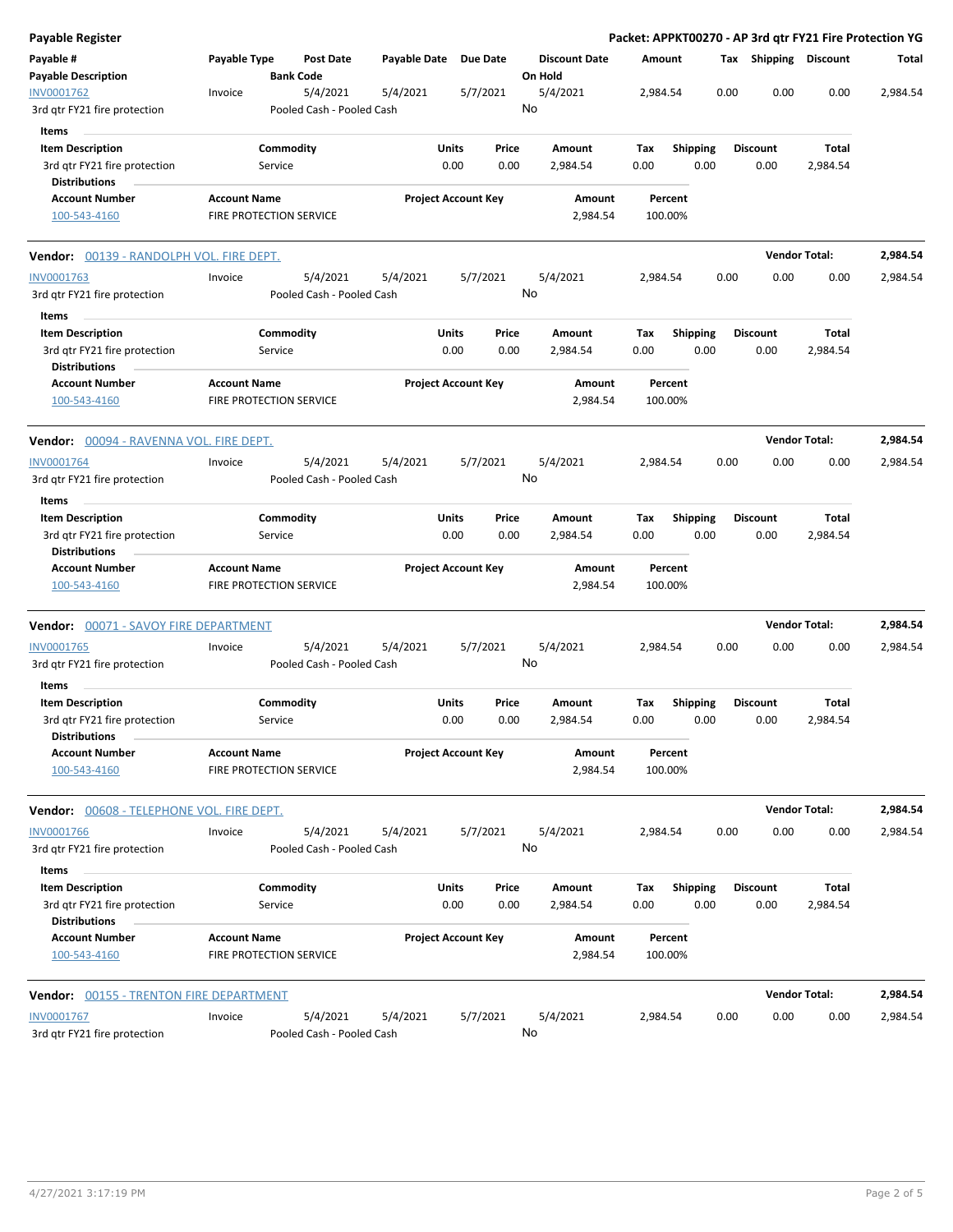## **Payable Register Packet: APPKT00270 - AP 3rd qtr FY21 Fire Protection YG**

| <b>Pavable Type</b> | <b>Post Date</b> | <b>Pavable Date</b>                                    | Due Date |                                             |               |                      |  | Tax                          | <b>Shipping</b>         | <b>Discount</b> | Total |
|---------------------|------------------|--------------------------------------------------------|----------|---------------------------------------------|---------------|----------------------|--|------------------------------|-------------------------|-----------------|-------|
| <b>Bank Code</b>    |                  | On Hold                                                |          |                                             |               |                      |  |                              |                         |                 |       |
|                     |                  |                                                        |          |                                             |               |                      |  |                              |                         |                 |       |
|                     |                  |                                                        |          |                                             | Amount        | Tax                  |  |                              |                         | Total           |       |
|                     |                  |                                                        |          |                                             | 2.984.54      | 0.00                 |  |                              | 0.00                    | 2,984.54        |       |
|                     |                  |                                                        |          |                                             |               |                      |  |                              |                         |                 |       |
| <b>Account Name</b> |                  |                                                        |          |                                             | Amount        |                      |  |                              |                         |                 |       |
|                     |                  |                                                        |          |                                             | 2,984.54      |                      |  |                              |                         |                 |       |
|                     |                  | Commodity<br>Service<br><b>FIRE PROTECTION SERVICE</b> |          | Units<br>0.00<br><b>Project Account Key</b> | Price<br>0.00 | <b>Discount Date</b> |  | Amount<br>Percent<br>100.00% | <b>Shipping</b><br>0.00 | <b>Discount</b> |       |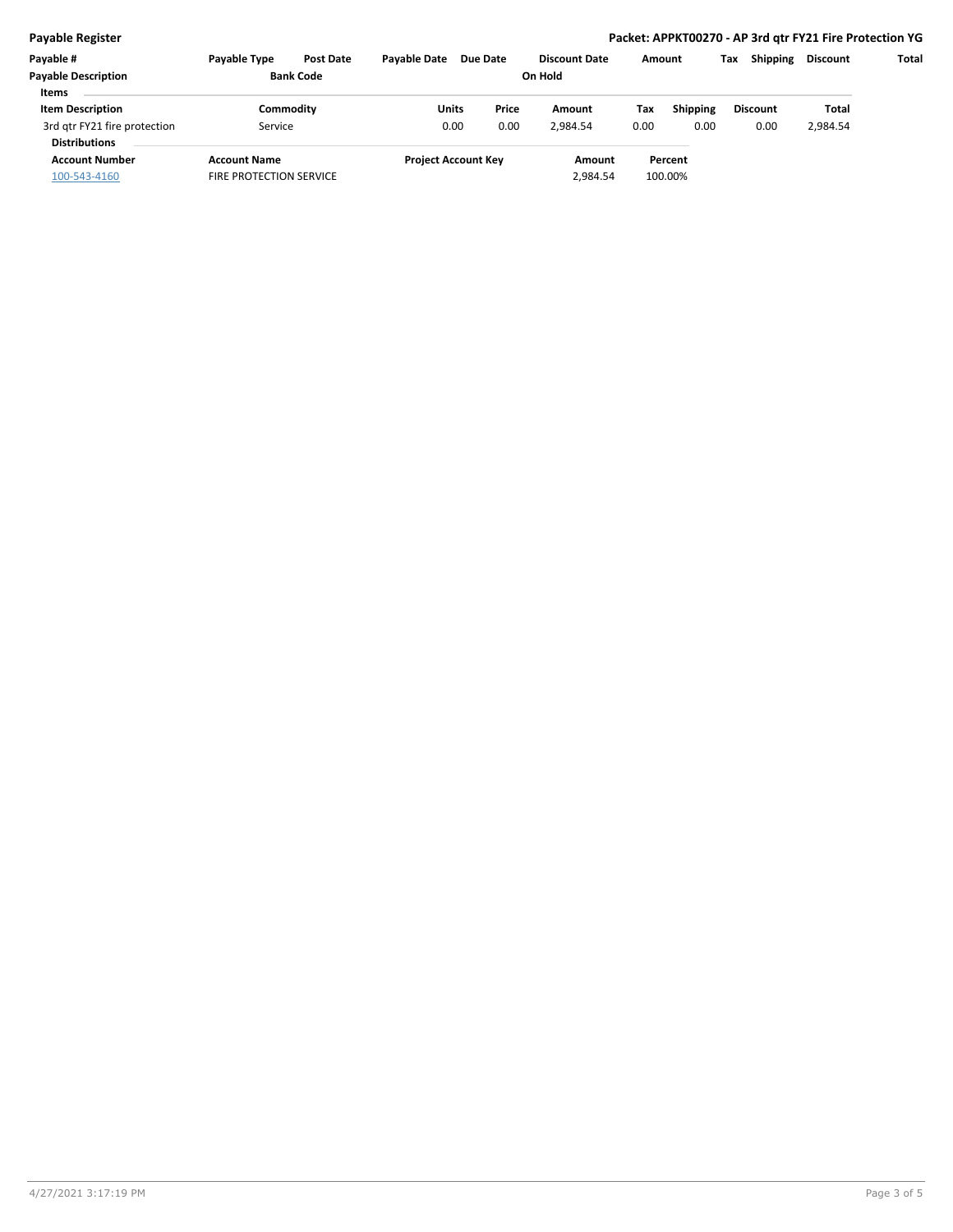## Payable Summary

| Type    | Count               | Gross     | Tax  | <b>Shipping</b> | <b>Discount</b> | <b>Total</b> | <b>Manual Payment</b> | <b>Balance</b> |
|---------|---------------------|-----------|------|-----------------|-----------------|--------------|-----------------------|----------------|
| Invoice | <b>. .</b>          | 32,829.94 | 0.00 | 0.00            | 0.00            | 32,829.94    | 0.00                  | 32,829.94      |
|         | <b>Grand Total:</b> | 32.829.94 | 0.00 | 0.00            | 0.00            | 32,829.94    | 0.00                  | 32,829.94      |